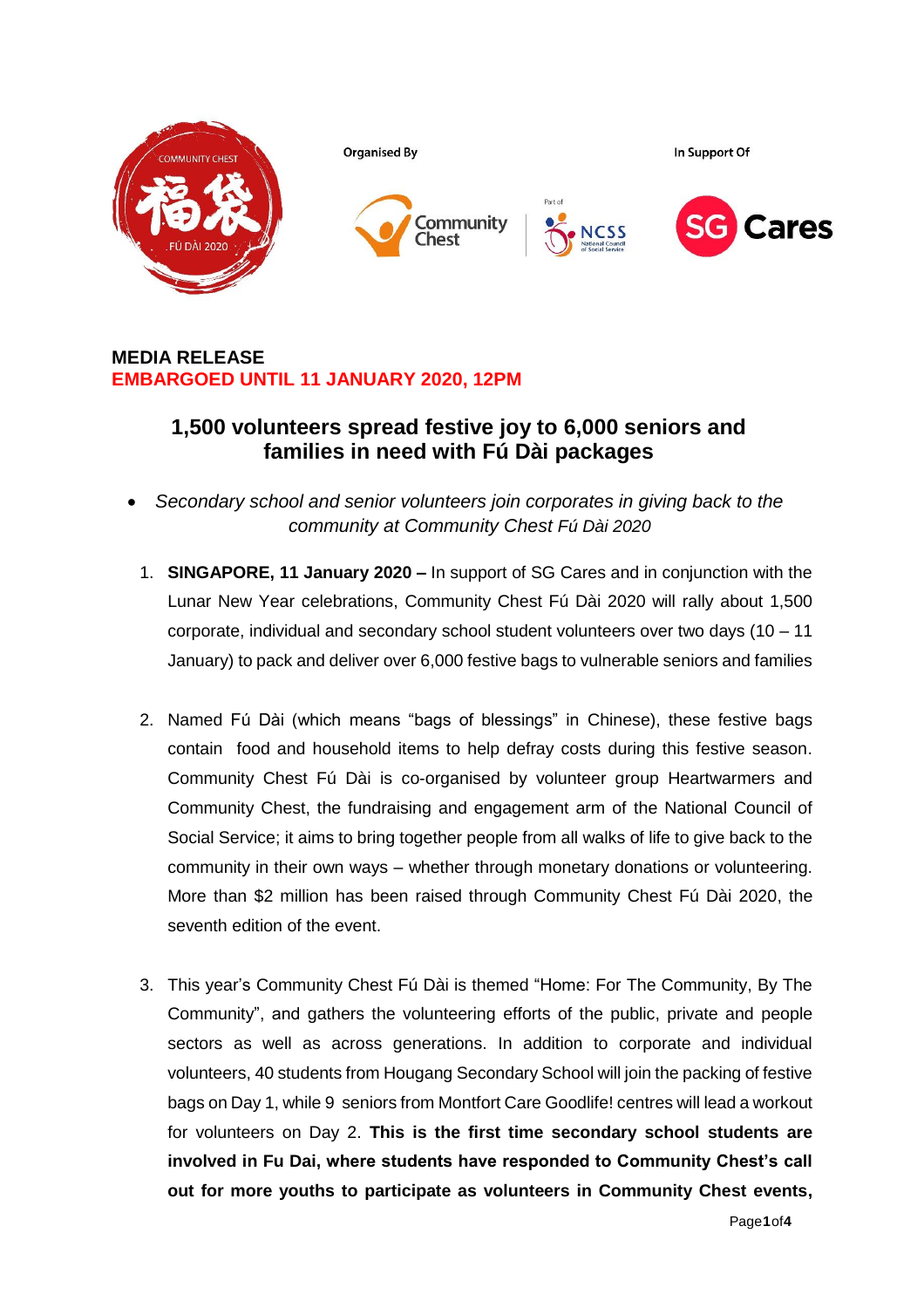**following our launch of the Sharity Volunteer Programme for secondary school students at Sharity Day in August 2019**.

- 4. On Day 1 of Community Chest Fú Dài, **Ms Grace Fu, Minister for Culture, Community and Youth** will kick-start the event by packing the festive bags together with the volunteers.
- 5. On Day 2, **Mr Chan Chun Sing, Minister for Trade and Industry** will attend the event as Guest-of-Honour while **Mr Desmond Lee, Minister for Social and Family Development** will lead the delivery of the festive bags from the packing site at Singapore Expo Hall 8. Joining Minister Lee in the flag-off ceremony for the delivery of Fú Dài islandwide will be several Members of the Parliament (MP), including Senior Parliamentary Secretary for Social and Family Development Associate Professor Muhammad Faishal Ibrahim, Mr Baey Yam Keng and Ms Joan Pereira, and corporate volunteers from Raffles Hotel, Standard Chartered Bank, Singapore Exchange Limited and Sheng Siong. Minister Lee will also personally deliver festive bags to two families in his Jurong GRC constituency.
- 6. Holistic giving and support from corporate partners and donors are instrumental to making this annual volunteering event sustainable. Long-term supporter Standard Chartered Bank in particular, has rallied its staff as volunteers in addition to donating to this event. Raffles Singapore a first-time donor to Fu Dai, also contributed generously through funds raised at its Reopening Festival in 2019. **The two organisations will be recognised under Community Chest's Step Up 200 initiative**, **which was launched last year to honour 20 organisations and individual donors who have gone beyond their usual fundraising activities and engagement efforts to rally the community in giving during the Singapore Bicentennial.**
- 7. All funds raised through this event will be channelled to about 80 social service agencies supported by Community Chest to empower lives of the less fortunate, including families in need and vulnerable seniors.
- 8. **Mr Che Ah Kau, 73, one of the senior volunteers from Montfort Care** said: "Leading the workout at Community Chest Fú Dài 2020 gives us a sense of purpose, and also helps us stay physically and mentally active. I hope to give back to the community for as long as my health allows me to."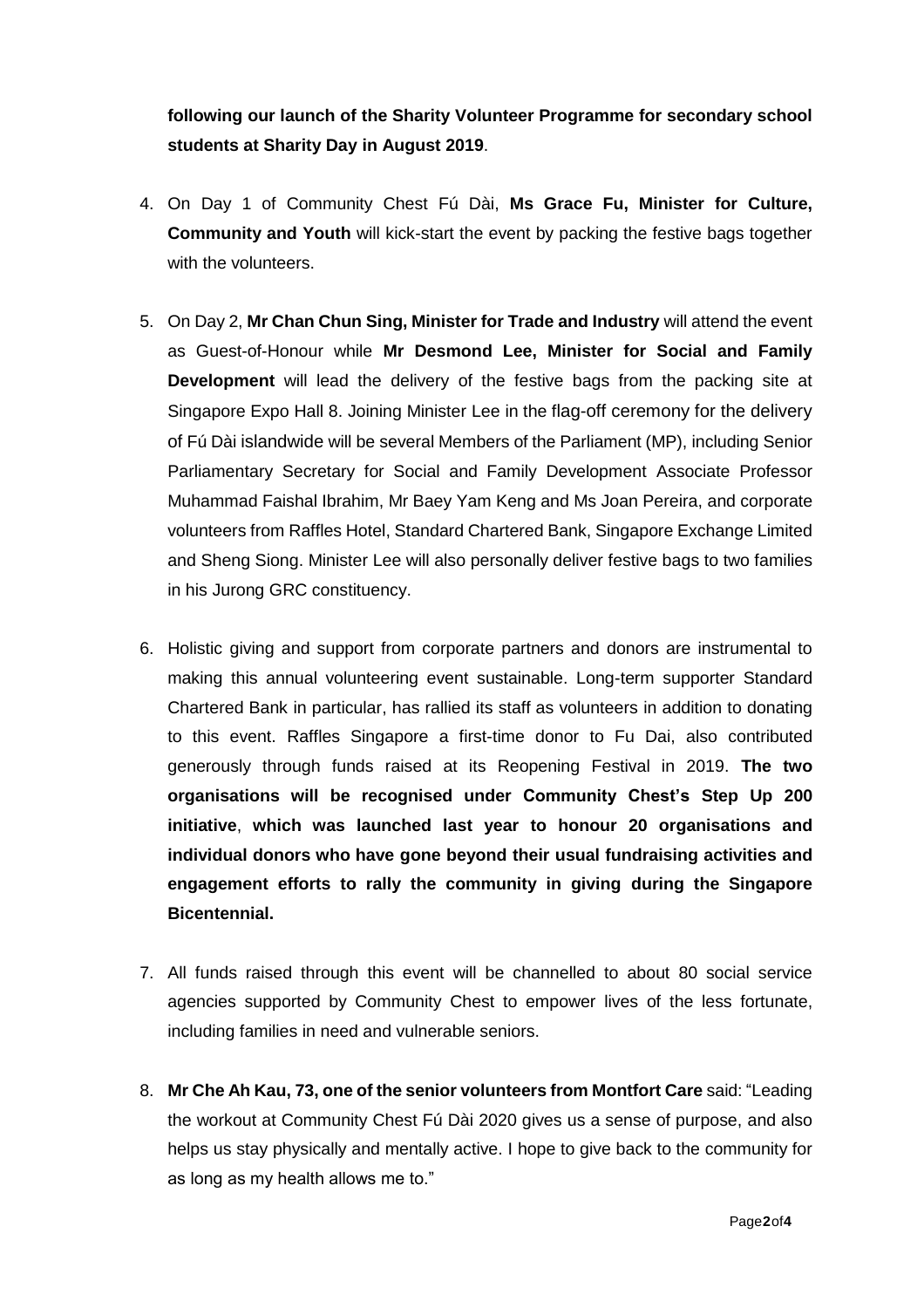- 9. **Ms Kanya Pandya Cittasthira, 36, a Communications, Training and Adoption Analyst from Standard Chartered Bank** remarked: "I have been an avid volunteer with Standard Chartered Bank since I transferred to the Singapore office four years ago, as I believe that volunteering is the best way to experience and see the country through the local lens. The fond memories and interactions with the service users have motivated me to volunteer with Fu Dai and other events with the Bank year after year."
- 10. **Mr Foo Say Thye, Chairman of Community Chest Fú Dài 2020 Organising Committee,** added: "The Fú Dài initiative has always been a great opportunity for the community-at-large to come together to care and share for those in need. I am especially heartened to have the student and senior volunteers join us this year, as they represent Community Chest's ongoing efforts in engaging the wider community to build an inclusive society for all. I hope more will join us in the future as we continue to give back to the community, as a community."

**- END -**

## **For media enquiries, please contact:**

| <b>Ms Chew Kia Huey</b>                   |
|-------------------------------------------|
| Senior Manager, Communications Division   |
| Ministry of Social and Family Development |
| Tel: 9021 0673                            |
| Email: chew kia huey@msf.gov.sg           |
|                                           |

#### **About Community Chest**

As the hallmark of care and share, Community Chest has been uniting the community to fundraise and serve those in need since 1983. In 2019, as Singapore reflects on its progress and milestones since its founding 200 years ago, Community Chest aims to highlight the importance of community giving and how it has been integral to the success of Singapore since its early days.

Under the **Bicentennial Community Fund**, the Government will provide dollar-for-dollar matching for donations to Community Chest, up to 20% of the total funds raised from 1 April 2019 to 31 March 2020. Through this, Community Chest hopes to encourage the community to give and maximise the impact to enhance the sector's capabilities, create impactful partnerships and make caring a part of our everyday lives.

Community Chest supports about 80 social service agencies to meet underserved, critical social needs. As our fundraising and operating costs are covered mainly by Tote Board Group, 100% of your contributions goes towards empowering the lives of:

- Adults with disabilities
- Children with special needs and youth-at-risk
- Families in need
- Persons with mental health conditions
- Vulnerable seniors